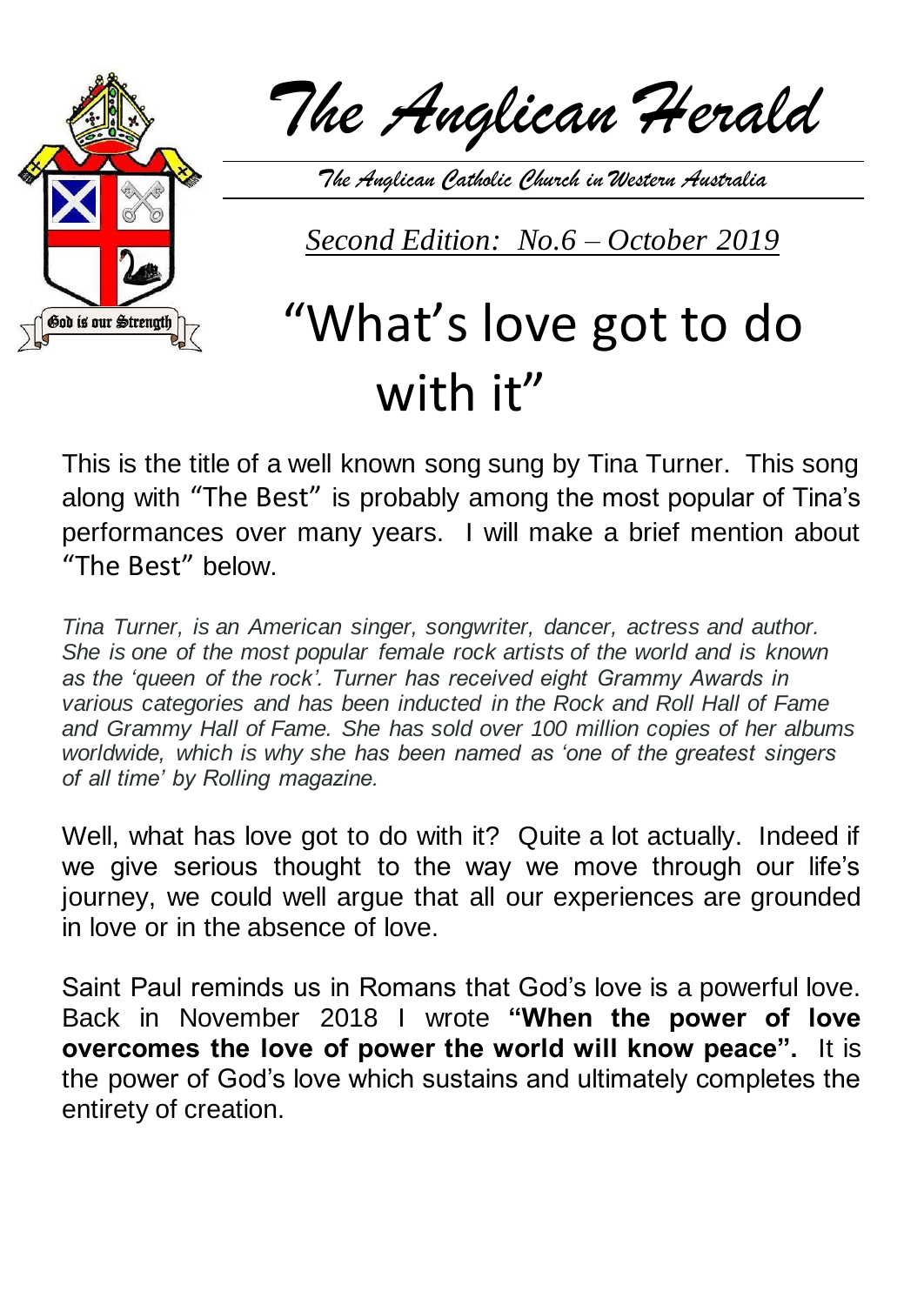One of the central beliefs of our Christian Faith concerns the very nature of God Himself. We believe that God has shown Himself in a way that leads to the belief in the Trinity.

Three Persons in One God – Father, Son and Holy Spirit.

There is therefore a community of persons within the Godhead. The Godhead is a community whose very nature is love. The Bible tells us that God is Love. Every action of God is founded upon a desire to express love as He makes His decisions concerning His creation.

God had no need to create anything. God's own being and nature gives Him all the love and relationships He needs. Why then did God bring something out of nothing? He did it because His love is so overwhelming that He wanted to share it beyond the Godhead and freely give it to a creation which He Himself would establish.

We believe that the crowning glory of God's creation is Mankind itself. God relates to Man and Woman in a way that is unique and differs from His relationship with any other part of His creation.

We were made in the image of God. This does not mean we look like God; rather it means we are to reflect the nature of God in our own lives. The nature of God is love – therefore we should act in all we do on the basis that it is an act of love. The overriding message of God's Commandments is that –

We should love God and love each other.

When we look at the world and its history we can plainly see that mankind's decision making and activity has not been based on love. From the time of Adam and Eve it appears that we have pitted our will against God's will and the result is a chaotic shambles. We see a never ending conflict between nations and factions within nations. We see men and women giving their lives to support one cause or another, often for reasons they don't understand. Australia's most revered day is Anzac Day – a day when we remember those who have sacrificed their lives in the Great War and other campaigns.

How much do we love God and each other?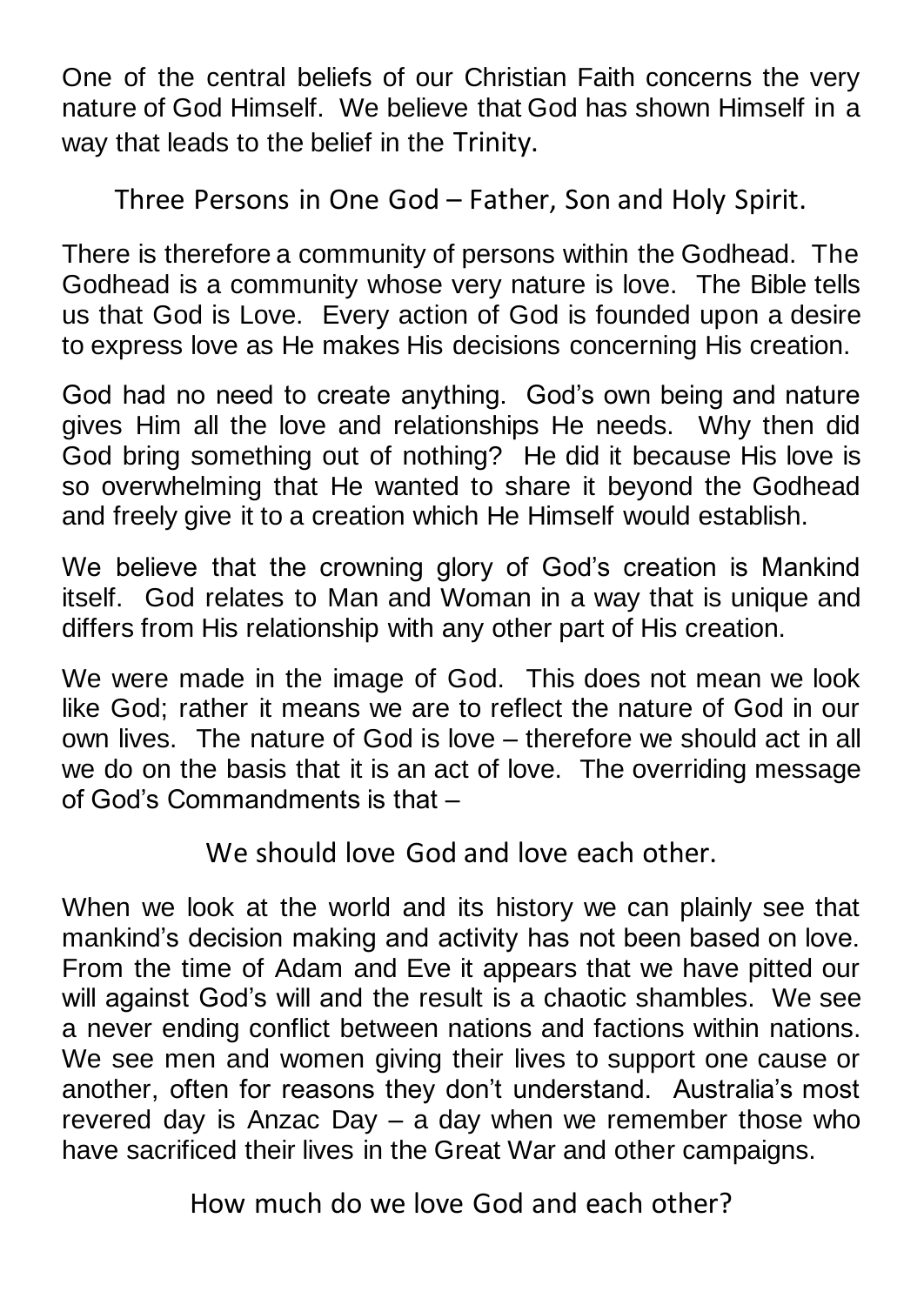Of course there is love in the world. In various ways we become aware of acts of bravery, courage and heroism. People go out of their way to help others and volunteer for charitable and worthwhile causes. We give of our time and money as an expression of care for the communities in which we live. Millions of people still actively support their religions as an attempt to show their love for their God. The world is in a shambled state but love exists within the world because God sustains His creation. God showers His love and mercy on all because He loves all mankind.

What about us, ourselves as individuals? We have all experienced family life; mother, father; perhaps brothers and sisters. We have all sorts of relationships of a personal nature. In living out our personal relationships we show forth what sort of a person we really are. But if we are perfectly honest we must ask ourselves, are we showing our true selves or showing only what we want others to see?

Most of us and probably all of us at some time have practiced the art of deception. We are very good at it; many of us use it every day in one form or another. Perhaps we have a neighbour who rubs us up the wrong way. When we meet we have polite conversation and act in a friendly manner, but we are really thinking that the world would be better off if this neighbour was on a different planet.

The deepest relationships we have are generally within our families. There is undoubtedly a special love and bond between family members; something that is meant to last throughout our earthly lives. But things can and do go wrong. For all sorts of reasons we find ourselves at odds with the people we should truly love. We fall out of love with each other. We experience separation, breakdowns and family strife over issues we seem to find impossible to resolve.

Most of us might think that the opposite of love is hate. Not so. The opposite of love is not hate; it is apathy or indifference. Hate is not the opposite of love because if there is hate, there is at least some feeling indicated. However if you were completely apathetic then you'd have no reason to hate; you wouldn't care at all.